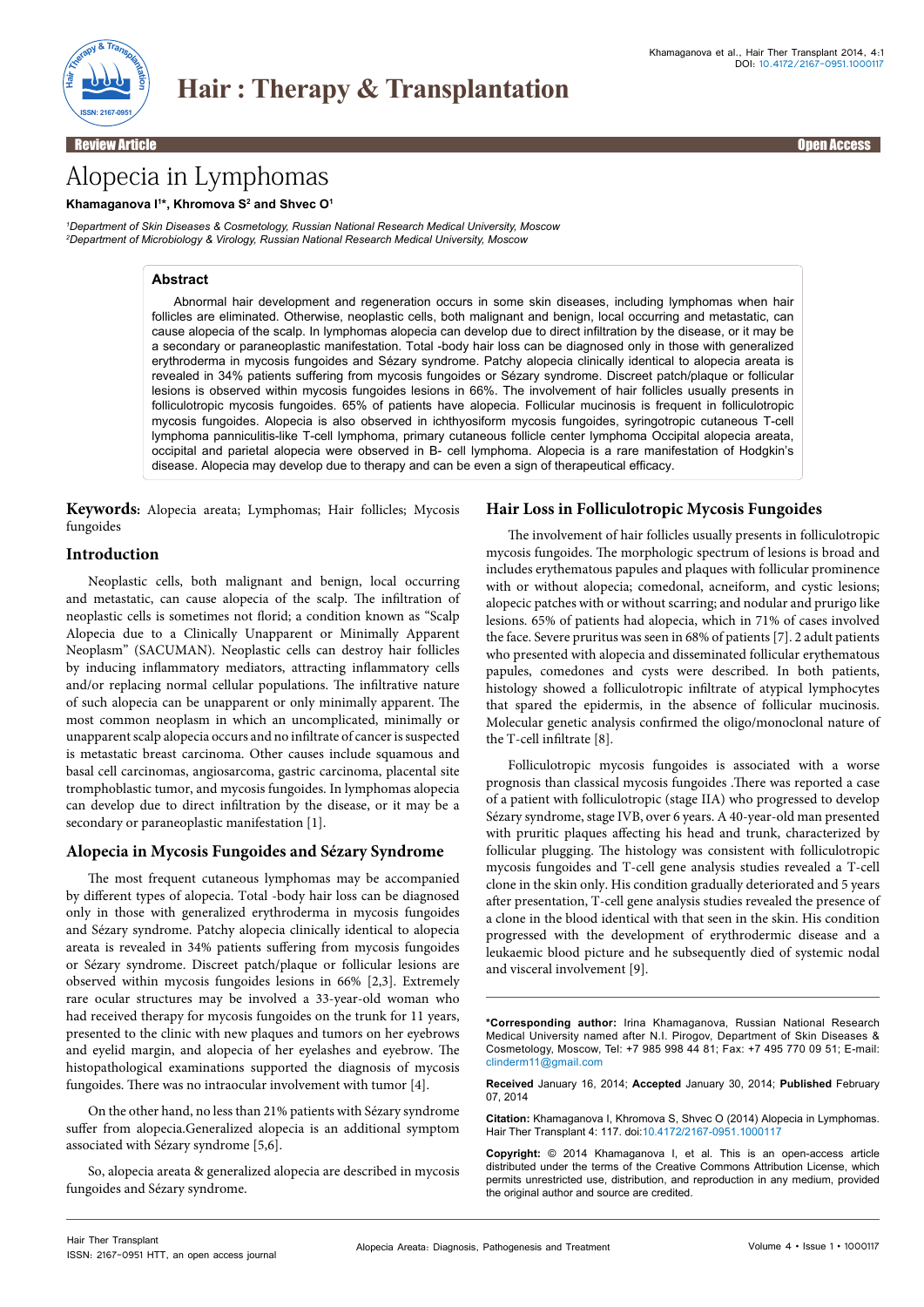Juvenile folliculotropic and Ichthyosiform mycosis fungoides was described in a 15-year-old boy. The patient presented with a 5-year history of enlarging pruritic plaques on the forehead and back, patchy alopecia and generalized ichthyosis. Histology of the forehead and back showed a dense, lymphocytic, folliculocentric and perivascular infiltrate of predominantly CD4- positive T cells consistent with folliculotropic mycosis fungoides. Histological examination of biopsies from ichthyotic skin found similar features [10].

In another case ichthyosiform mycosis fungoides with alopecia and atypical membranous nephropathy was described. The diagnosis was made based on the following findings: generalized ichthyosislike eruption, alopecia, enlarged superficial lymph nodes, proteinuria, and hematuria, the histological features of the skin biopsy from both ichthyotic and alopecic lesions with immunohistochemical staining, and the renal biopsy examination with immunofluorescence. The histological examination of ichthyotic and alopecic lesions displayed a predominant infiltration of atypical lymphocytes in the upper dermis with the characteristics of epidermotropism and folliculotropism. Immunohistochemical studies demonstrated that most infiltrated atypical lymphocytes were CD3, CD4, and CD45RO positive, whereas negative for CD5, CD7, CD20, CD30, and CD56. A renal biopsy examination revealed atypical membranous nephropathy with deposition of immunoglobulin G (IgG), IgM, IgA, C1q, and C3 [11].

Granulomatous mycosis fungoides presenting as an acquired ichthyosis was described in 69-year-old man. The patient presented with a 3-month history of unexplained fevers and malaise that developed generalized pruritus, alopecia and an ichthyosiform erythematous eruption on his forearms, legs, chest and back. Skin histology, immunophenotyping and molecular features were consistent with granulomatous mycosis fungoides [12].

Histologically, the quintessential finding in follicular mycosis fungoides is small to medium atypical CD3+ CD4+ CD8- T lymphocytes around and within the epithelium of the hair follicles. Immunohistochemistry of all cases uniformly show a CD4+ T cell infiltrate [13].

The cases presented multivariant clinical features of folliculotropic mycosis fungoides. Both generalized hair loss and alopecia areata with or without scarring are observed in this form. The involvement of hair follicles may be combined with different clinical signs, such as disseminated follicular erythematous papules, and comedones and cysts, systemic nodal and visceral involvement, generalized ichthyosis, atypical membranous nephropathy, unexplained fevers, malaise and pruritus.

# **Alopecia Mucinosa as a Morphologic Manifestation of Mycosis Fungoides**

Follicular mucinosis is frequent in folliculotropic mycosis fungoides. It was found that the folliculotropic variant of mycosis fungoides appeared more commonly to have an aggressive course than classic mycosis fungoides [14].

A patient with an aggressive folliculotropic variant of mycosis fungoides was described. Clinical manifestation initially presented as follicular mucinosis with alopecia. One month after the diagnosis of follicular mucinosis, a diagnosis of mycosis fungoides was made, and 3 months later inguinal lymph node involvement with mycosis fungoides developed. A skin biopsy specimen demonstrated prominent follicular mucinosis with folliculotropism of atypical cells and intrafollicular Pautrier's micro abscesses. The case is another confirmation of the

point of view that follicular mucinosis can be a presenting sign of rapidly progressive mycosis fungoides [15].

Mycosis fungoides associated with follicular mucinosis commonly pursues an aggressive course, often undergoing large-cell transformation, which is associated with resistance to therapy and poor prognosis [16-18]. The findings in sections of tissue cut from 54 biopsy specimens taken from 45 patients, clinico-pathologic correlation of lesions were behind the affirmation that so-called alopecia mucinosa is but one of many morphologic manifestations of mycosis fungoides  $[19]$ .

In examining 40 children with a clinical diagnosis of alopecia mucinosa/follicular mucinosiswas diagnosed 6 months after diagnosis of alopecia mucinosa/follicular Mucinosis in one patient.) In patients with mycosis fungoides the sign seems to be more frequent. Histopathologic examination showed folliculotropism in 28 patients (90%) and epidermotropism in 15 (48%). Twelve cases fulfilled the International Society of Cutaneous Lymphomas (ISCL) diagnostic criteria for early mycosis fungoides. The histopathologic findings were typical of mycosis fungoides in only in two of these cases. T-cell receptor gene rearrangement was positive in 3 of 6 (50%) of tested samples, one in a patient who fulfilled the ISCL criteria for early mycosis fungoides [20].

In another case, 12-years old patient was described. The boy presented an 8-month history of erythematous mucinous plaques on the scalp. Three months later, he developed erythematous patches and plaques on his whole body, accompanied by cervical lymphadenopathy. A biopsy showed follicular mucinosis and epidermotropism of the lymphocytic infiltrate. Immunophenotyping and a PCR clonality test were consistent with CTCL [21].

In 2 cases mycosis fungoides developed 4 and 8 years after the diagnosis of alopecia mucinosa had been made [22]. It was found out that no single, indisputable feature can reliably differentiate primary (idiopathic) follicular mucinosis from lymphoma-associated follicular mucinosis and a considerable overlapping among the two groups exists, the use of multiple clinical, histological and immunopathological criteria associated with gene rearrangement analysis can be useful in evaluation of these patients [23].

So, alopecia mucinosa as a morphologic manifestation of mycosis fungoides and any patient suspicious for the diagnosis needs thorough examination.

# **Alopecia in Other Types of T-Cell Lymphomas**

The development of alopecia may be observed not only in most frequent types of T- cell cutaneous lymphoma. Syringoma-like proliferations can underlie alopecia in neoplasms [1]. The associacion of syringolymphoid hyperplasia with alopecia and mycosis fungoides was described. Follicular mucinosis is not a common sign in these cases. Although syringolymphoid hyperplasia can be idiopathic, it can also reflect a syringotropic cutaneous T-cell lymphoma. Careful followup with a biopsy of persistent lesions is recommended to evaluate for the presence of lymphoma [24].

Syringotropic cutaneous T-cell lymphoma mainly occurs in men, but a woman who suffered from with erythroderma, cutaneous nodules, poikilodermatous patches, widespread alopecia and lymphadenopathy was described [25].

Panniculitis-like T-cell lymphoma clinically manifested as alopecia was reported. A 45-year-old woman presented with multifocal scalp

Page 2 of 4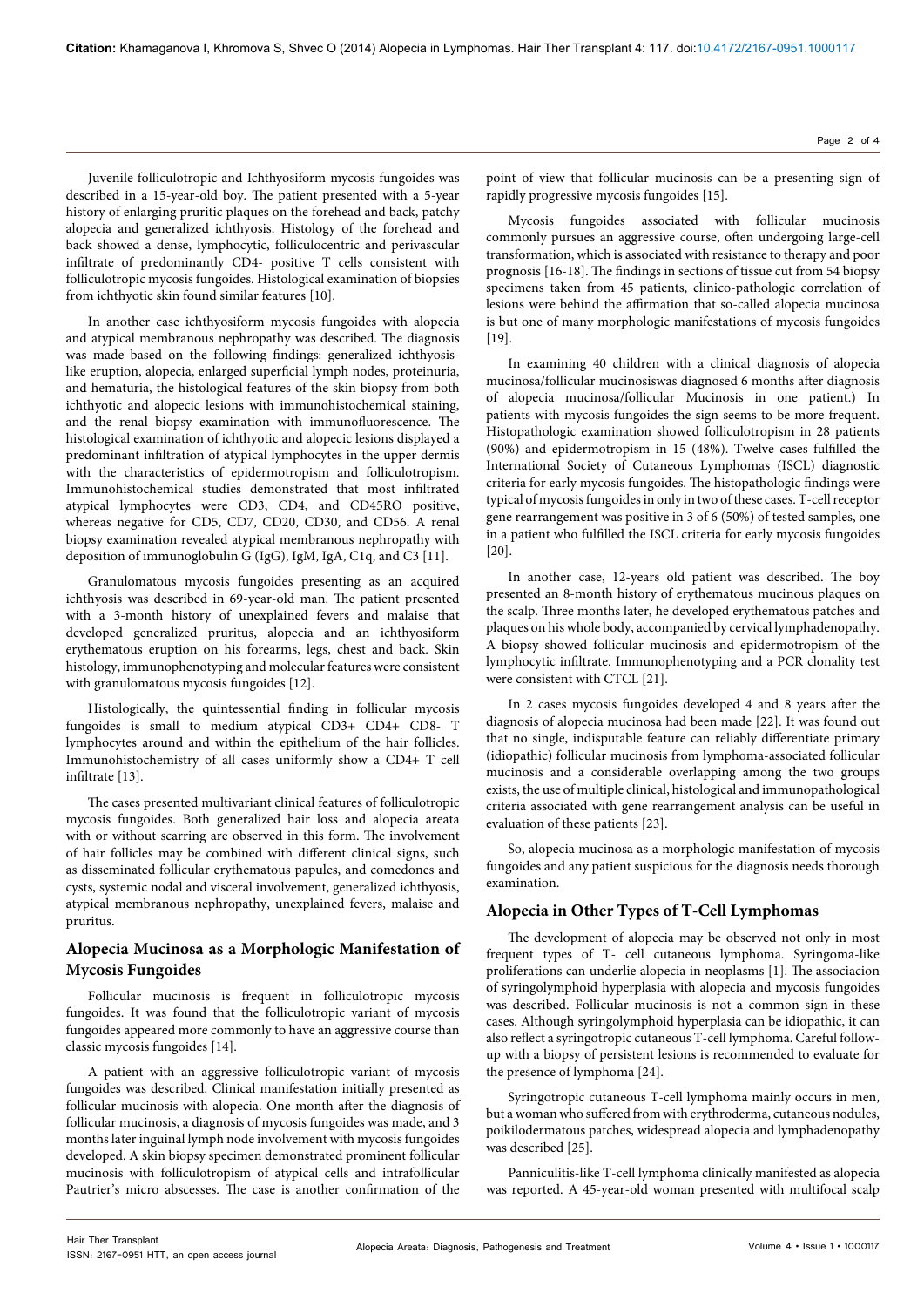lesions with the clinical impression of alopecia areata. Histological findings first suggested cytophagic histiocytic panniculitis; although a 'burned-out' panniculitis-like T-cell lymphoma could not be excluded. After a 20-month follow-up period, assessment of the T-cell receptor gamma-chain gene rearrangement verified the diagnosis of subcutaneous panniculitis-like T-cell lymphoma [26].

A patient who presented simultaneously with primary cutaneous follicle center lymphoma of the face and scalp and alopecia areata of the scalp and beard bearing a clonal T-cell receptor gene rearrangement was reported [27]. Later primary cutaneous follicle centre cell lymphoma of the scalp presenting with scarring alopecia was described [28].

So, alopecia areata can develop in ichthyosiform mycosis fungoides, panniculitis-like T-cell lymphoma, and primary cutaneous follicle center lymphoma. In syringotropic cutaneous T-cell lymphoma widespread alopecia is possible.

#### **Alopecia in B-Cell Lymphoma**

The hair loss in B- cell lymphoma is known as well. Alopecia areata was observed in a patient with diffuse large B-cell lymphoma. The involvement was presented with rectangular-patterned occipital alopecia areata [29]. The case of a 44-year-old man with a primary cutaneous large B-cell non-Hodgkin's lymphoma of the scalp was reported. His mother died of gastric lymphoma and his sib brother was in a 20-year remission of T-cell lymphoma. The patient presented with a 16-year history of occipital and parietal alopecia and a recently worsening scalp rash. The histopathology and immunohistochemistry indicated a bcl-6+, MUM- and bcl-2-, primary cutaneous follicle center B-cell non-Hodgkin's lymphoma, with an aggressive transformation to a diffuse large B-cell lymphoma. Bone marrow biopsy and CT chest, abdomen, and pelvis were negative for systemic lymphoma [30].

So, occipital alopecia areata, occipital and parietal alopecia were observed in B-cell lymphoma.

#### **Alopecia in Hodgkin's Disease**

Alopecia is a rare manifestation of Hodgkin's disease. A case of Hodgkin's lymphoma, based on clinical and histopathological features was described. The pattern of hair loss was diffuse and generalized in nature involving scalp, eyebrows, axilla, and groin. Hair loss, diffuse hyperpigmentation, and generalized itching preceded other manifestations of the disease. This case highlighted the importance of keeping a high suspicion of an underlying malignancy in patients presenting with such cutaneous manifestations [31].

A case of initial alopecia areata preceded Hodgkin's disease was described. Besides hair loss, a 17-years old girl suffered from a generalized scaling skin, enlargement of the inguinal lymph nodes and severe back pain. Staging procedures revealed multifocal bone disease and generalized lymphadenopathy. The diagnosis of nodular sclerosing Hodgkin's disease was established by biopsies of the os ileum and a left inguinal lymph node. The case illustrates that alopecia areata may occur as a paraneoplastic phenomenon or an autoimmune process related to the deranged cellular immune system in children and adolescents with Hodgkin's disease [32].

The cases demonstrated the possibility of the development of both generalized alopecia and alopecia areata in Hodgkin's disease.

### **Alopecia Developed due Top Treatment**

On the other hand, it is well known that alopecia can develop due to the treatment. For example, there is an association between alopecia and response to chemotherapy in patients with lymphomas. It was noted that in intensively treated patients with Hodgkin's disease, the absence of alopecia may predict a poor response to treatment [33]. In patients treated with doxorubicin-containing chemotherapy, the absence of alopecia may predict poor response to treatment along with fewer episodes of bone marrow suppression. The absence of alopecia in such patients should alert clinicians to the possibility of treatment failure [34].

Another case of a 33-year-old man in remission from Hodgkin lymphoma was described. The patient suffered from hair loss. Initial endocrine tests revealed autoimmune hypothyroidism. Hyperplasia of his pituitary gland was revealed. He tolerated replacement endocrine therapy with good response, but with no improvement in his alopecia universalis [35].

Alopecia developed in 100% patients with Burkitt's lymphoma treated by three cycles of Endoxan in association with 3 injections of metothrexate and hydrocortisone [36].

In fact the secondary alopecia due to treatment may develop in any type of lymphoma.

#### **Conclusion**

So, alopecia can be observed in different types and stages of lymphomas. It is described in patients of different age & sex. Total -body hair loss can be diagnosed only in those with generalized erythroderma and Sézary syndrome. Patchy alopecia, discreet patch/ plaque or follicular lesions may be revealed in different forms of mycosis fungoides. The hair loss usually presents in folliculotropic mycosis fungoides. 65% of patients have alopecia. Follicular mucinosis is frequent in folliculotropic mycosis fungoides. Alopecia is also observed in ichthyosiform mycosis fungoides, syringotropic cutaneous T-cell lymphoma panniculitis-like T-cell lymphoma, and primary cutaneous follicle center lymphoma. Occipital alopecia areata, occipital and parietal alopecia were observed in B- cell lymphoma.

Alopecia is a rare manifestation of Hodgkin's disease; still the cases of generalized alopecia & alopecia areata are described. Alopecia areata was reported in association with malignancy as a paraneoplastic symptom.

Secondary alopecia may develop due to therapy and can be even a sign of therapeutical efficacy.

Any type of alopecia developing in lymphoma patients is troublesome, even when it was the first clinical sign allowed to make a correct diagnosis or when it is a beneficial sign of therapy. Today, a wig is the most frequent solution. We hope that the future improvement of lymphoma treatment will be accompanied by the solution of this problem as well.

#### **Acknowledgement**

We dedicate the review to the memory of Professor A. A. Kalamkaryan who made an important contribution to the study of lymphomas in Russia.

#### **References**

- 1. [Scheinfeld N \(2006\) Review of scalp alopecia due to a clinically unapparent or](http://www.ncbi.nlm.nih.gov/pubmed/16983449)  [minimally apparent neoplasm \(SACUMAN\). Acta Derm Venereol 86: 387-392.](http://www.ncbi.nlm.nih.gov/pubmed/16983449)
- Bi MY, Curry JL, Christiano AM, Hordinsky MK, Norris DA, et al. (2011) The [spectrum of hair loss in patients with mycosis fungoides and Sézary syndrome.](http://www.ncbi.nlm.nih.gov/pubmed/21036417)  [J Am Acad Dermatol 64: 53-63.](http://www.ncbi.nlm.nih.gov/pubmed/21036417)
- 3. [Goyal T, Varshney A \(2012\) A rare presentation of erythrodermic mycosis](http://www.ncbi.nlm.nih.gov/pubmed/22768436)  [fungoides. Cutis 89: 229-232, 236.](http://www.ncbi.nlm.nih.gov/pubmed/22768436)